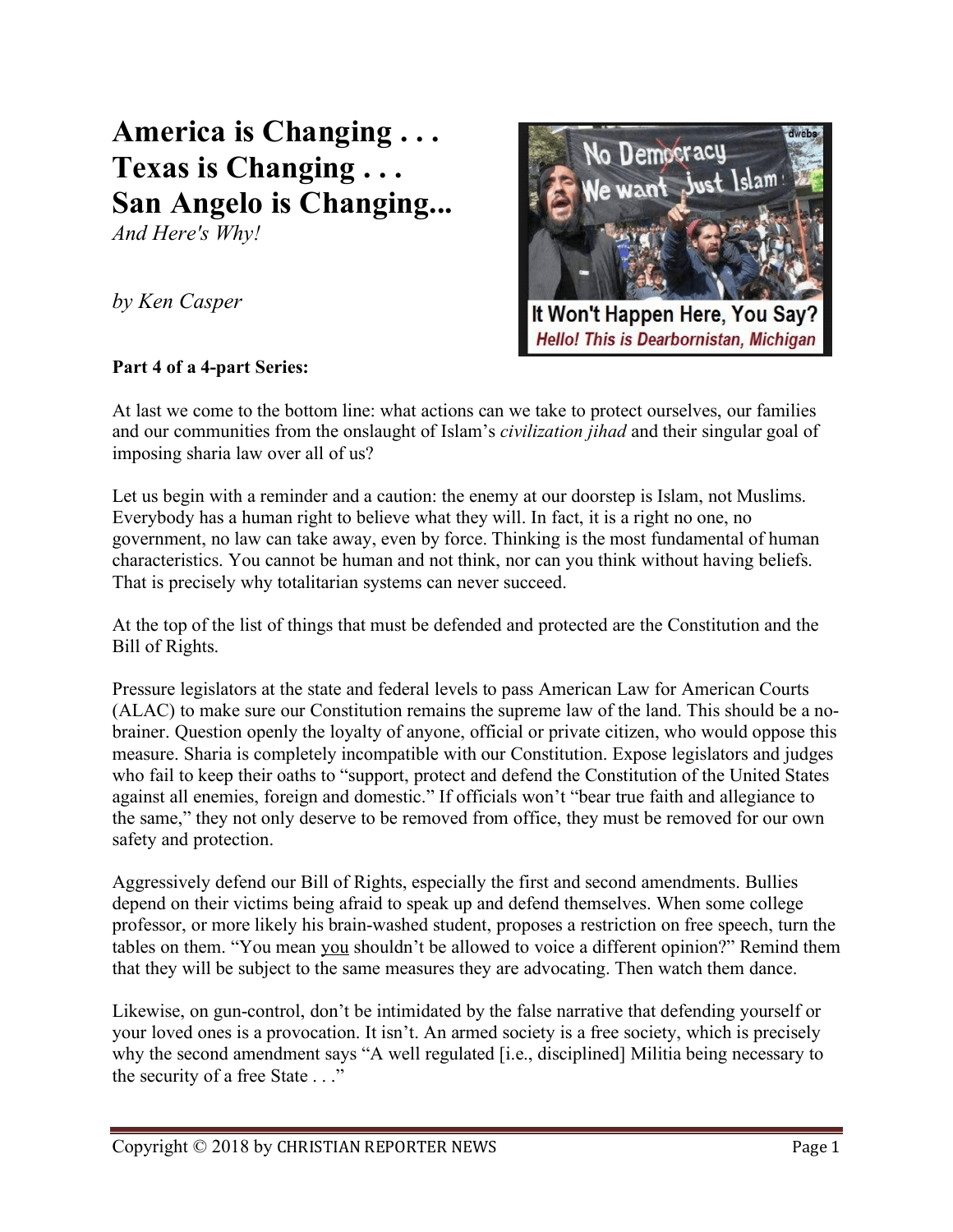Now let's look at what you can do locally.

Step One: Educate yourself. Learn all you can about Islam. Available resources include free websites on the internet, books and pamphlets at reasonable costs, lectures and seminars featuring expert guest speakers—often free or they request voluntary donations. There are also formal training courses designed primarily for law enforcement but which are sometimes open to the public.

The Obama administration, with assistance from the Muslim Brotherhood, aka the Council on American Islamic Relations (CAIR), purged all references to Islam, Jihad and Muslim terrorist involvement in terror attacks from training courses in the state, justice and defense departments. The willing media were complicit in minimizing and deflecting attention from Islamic involvement in the destabilization of our country and the fracturing of our society.

Advocate as many members of local law enforcement attend as many of these courses as possible.

There is, of course, bad information out there too, distortions, misrepresentations and flat-out lies. Once you get into your research project, however, it won't take you long to distinguish between truth and deception.

Warning: it is difficult for those of us brought up in the Judeo-Christian tradition to imagine a culture that not only tolerates but actually mandates lying, cheating, stealing, enslaving, raping, mutilating and murdering men, women and children. But closing our eyes to the truth because it seems incredible won't make it go away. Every step Islamists take without opposition gives them strength and opportunity. In the 1,400 years since Mohammed was poisoned by one of his wives, his followers have killed 270,000,000 people. They didn't think the threat was real either, until they became its victims.

One of the biggest mistakes made by the defenders of freedom is to accept the opposition's narrative, that is, their definition of what the problem is, or more likely what the solution is. Gun control, for instance, isn't the solution to gun violence. Gun control restrictions are the cause of gun violence. If you wanted to shoot a bunch of people for whatever reason, where would you go? To a gun-free zone, of course. You'd be safe there!

Step Two: Spread the word. Share what you learn with family, friends, neighbors. Expose Islam for what it is, and don't be shy about it. Theology comprises only 14% of Islam. The other 86% is totalitarian politics. We can tolerate their religion, but we cannot tolerate their politics. Praying 5 time a day is a religious practice. Throwing homosexuals off roofs and performing female genital mutilation are not. They are barbarian acts, completely unworthy of our respect or legal protection. On the contrary they should be prosecuted for what they are: murder and mayhem.

Encourage pastors and other religious leaders to study Islam and address it from the pulpit. Contrast its doctrines and attitudes with Judeo-Christian precepts and values, e.g., kill the unbeliever wherever you find him versus love your enemies and pray for them; the role of women (no female imams, as there are women clergy); the Koran (the absolute literal, immutable words of Allah) versus the Bible (the inspired word of God); Islam's completely distorted views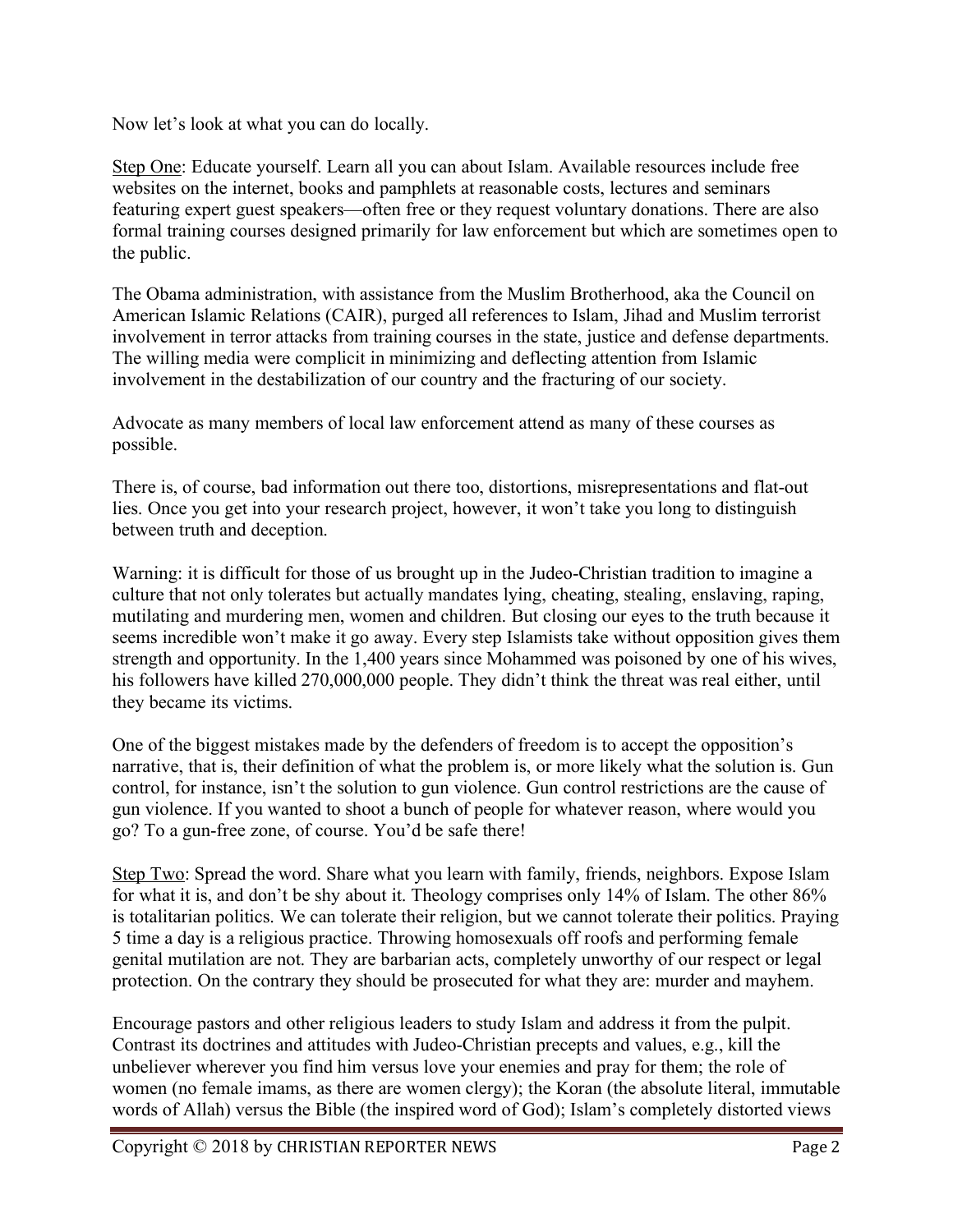on Jesus, the crucifixion, resurrection and the trinity.

Step Three: Take action. Here's where many people fall down on the job. No, somebody else isn't going to take care of this problem, because your friends and neighbors all think the same way you do. For them, you're the neighbor who's going to handle the situation. You can't do all of the things listed, but you can do some. You can at least do one of them. Your reward will be getting to do it again. It gets easier.

Nevertheless, you will have to be ready for Muslims and ignorant non-Muslims to challenge you about your opposition to Islam, to misrepresent your opinions and lie about their intentions. Answer them with facts. When they realize you know what you're talking about, they will avoid further open discussions with you; instead they'll revert to innuendo, insults and name calling. That's when you know you're winning.

Step Four: Be persistent. You have the moral high ground in every exchange/confrontation with pro-Islamists, so don't back off. This is important. When Muslims run into determined opposition, they back off. We've all seen media pundits ask politicians bold questions, then sit quietly back while the politicians bloviate without ever being challenged about their empty replies. You owe the people you are questioning courtesy and good manners. You don't owe them subservience. You are not their subjects. While they won't like being reminded of it, they are your representatives. They work for you. Put the pressure on them, and make sure they know you are going to continue to put the pressure on them to get a truthful response to your legitimate question.

Ask questions like: "I don't understand why you want to do such-and-such. Can you explain it in terms I can understand?" Then follow up, if appropriate, with, "But you haven't answered my question. Let's try again. About so-and-so..." or "You haven't answered my question, What are you trying to hide?"

In other words, put them on the defensive. The more they resort to name calling, the more you can be certain they can't defend their positions.

Remember, too, the war ahead of us will not be won in a single battle. We are not fighting a psychopathic individual or national dictator, like Hitler or Pol Pot, but a perverted way of life (and death) that destroys the human spirit and whole civilizations. You will not understand that, however, unless you study its history and stand up for western values that make us honor life more than they value death.

Please note: Toleration is not a virtue. Read that again. Toleration is not a virtue. It is the temporary acceptance of an imperfection. You may choose to tolerate someone slurping their soup without being guilty of a crime, but you cannot choose to tolerate the screams of a 9-yearold girl being forced to have sex with her 52-year-old "husband" without being complicit in her rape.

Recommendation: if someone claims to be offended by a statement you have made, do not apologize. Instead ask them to explain why they're offended.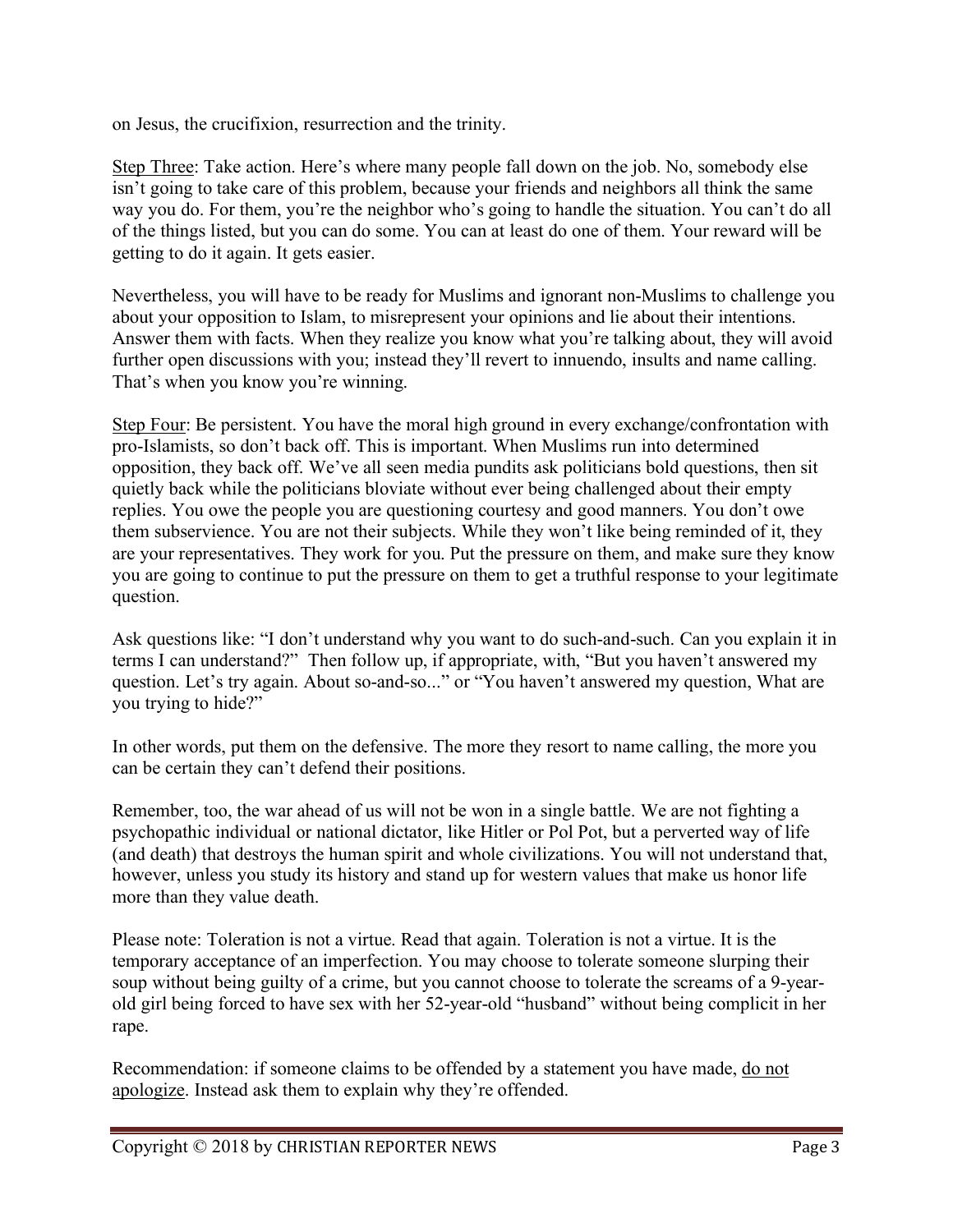The time for subtlety is over. Say it like it is. Refuse to be politically correct. PC is just another term, another euphemism, for lying. If someone is "offended" by the truth, they must justify their claim before you can justify your response. Don't let them put the cart before the horse. Stick to your guns, figuratively speaking. This is not the same as being impolite or discourteous. You can say the emperor has no clothes without being obnoxious. If, on the other hand, speaking the truth provokes an obnoxious response, you know you've hit home.

Step Five: Get to know the right people. They include your representative on city council, the mayor, your county commissioner, school board members, teachers, city hall employees, including members of the planning and zoning boards. Let them know you know what's going on and support their efforts to preserve our Judeo-Christian values. This is important. How do you do it? By attending their meetings, if possible. This is an excellent opportunity for you to find out which realm of influence most interests or affects you, so you can concentrate there. Form grass roots alliances. At various meetings and forums, find people with whom you share interests in/emphasis on particular subjects.

If face-to-face challenges aren't for you, write letters to them. One letter to a politician represents at least 50 constituents. At the national level 50 can be ignored, but not at the local level. A handwritten letter represents even more. Telephone calls, emails, comments on Facebook and other social media are closely monitored and tallied. Politicians really do pay attention, especially in contested areas. A statement like: "I (or my friends) have supported you in the past, but we're having our doubts now. This issue is important to us. Please don't let us down." Will get personal attention.

Here are some additional suggestions for written communications:

- Keep letters/emails short. No more than one page. Shorter is better.

- Confine each letter or email to one subject. If you have multiple grievances, write more letters.

- Don't worry about style, spelling and punctuation; they're interested in what you have to say, in your ideas/sentiments.

- Do not write in all CAPs. It's equivalent to shouting, is hard to read and very annoying. Your message may not even be read.

- Always be courteous, polite; that doesn't mean you can't be frank and honest.

### Summary:

America is under siege. Islam is on the move. It has overwhelmed much of western Europe and threatens to do the same in the United States. Let me remind you what the Muslim Brotherhood says in their **Strategic Plan for America**:

*The process of settlement is a 'Civilization-Jihad Process' with all the word means. The Ikwan [Muslim Brotherhood] must understand that their work in America is a kind of grand jihad in eliminating and destroying the Western civilization from within and 'sabotaging' its miserable house by their hands and the hands of the believers... We must possess a mastery of the art of 'coalitions,' the art of 'absorption' and the principles of 'cooperation.'*